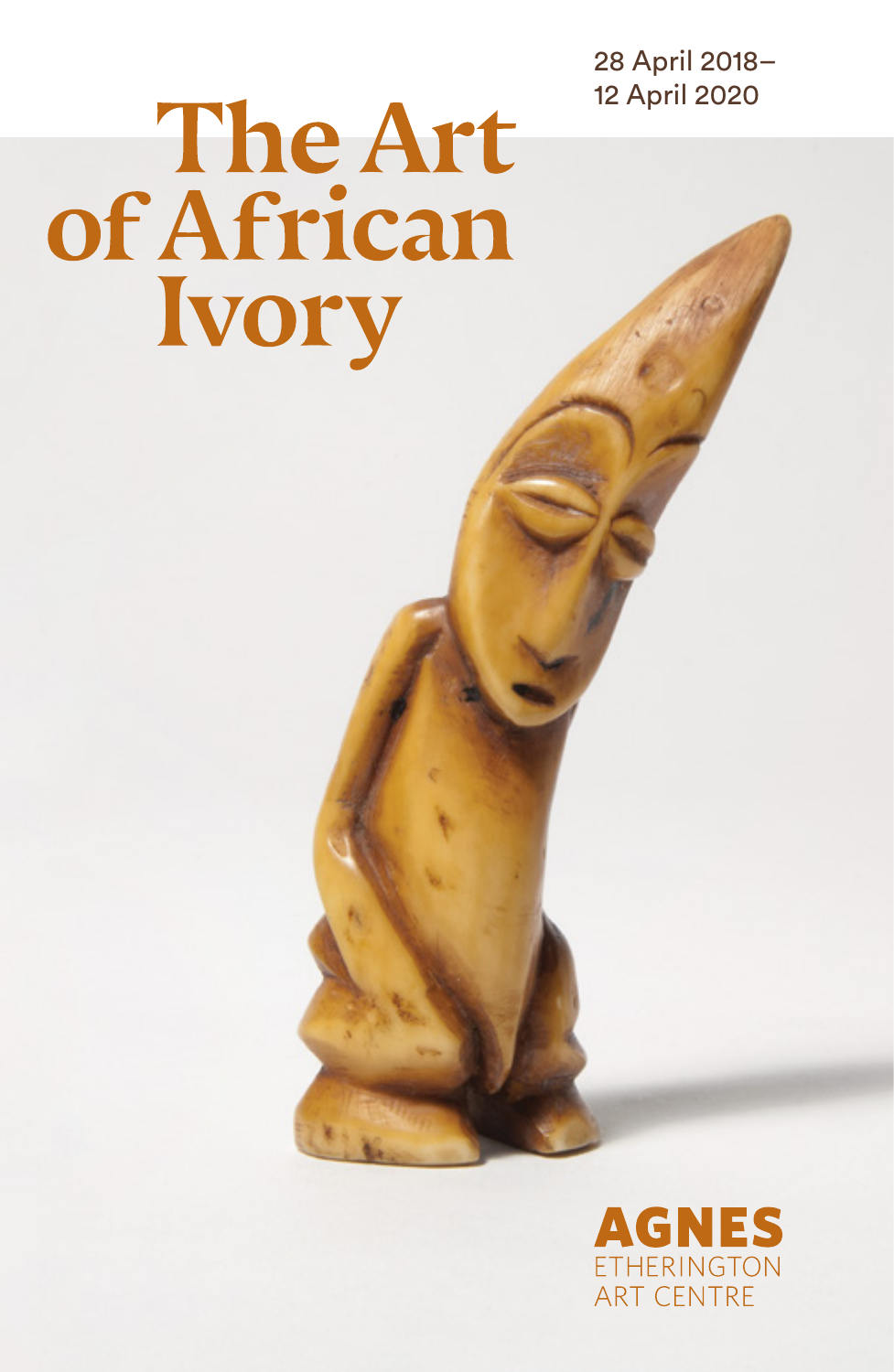# The Art of African Ivory

*"Nature's great masterpiece, an elephant—the only harmless great thing."* –John Donne (1572–1631)

*"One sees all sorts of knives on the day an elephant dies."* –Yoruba proverb

frican ivory comes mostly from elephants and is prized for its colour, lustre and durability, as well as its lasting association with its source. For millennia, artists have loved how easy it is to carve: in elephants, tusks are incisors that coolly give way to incisions after being soaked.<sup>1</sup> The Justin and Elisabeth Lang Collection at the Agnes Etherington Art Centre holds twenty-eight artworks made wholly or partially of ivory. All the works are historical—carved from the late nineteenth to mid-twentieth centuries—and were initially traded for African use before being sold on an international art market. In the world of ivory arts, the Lang Collection represents "cultural ivory" as distinguished from "contraband ivory," which is "generally undocumented and recently procured."2 While the latter has been subject to public destruction in ivory burns since 1989 and ivory crushes since 2013, the former is preserved for educational purposes and to honour cultural heritage.<sup>3</sup>

When Justin and Elisabeth Lang collected African art in the mid-twentieth century, the fine art marketplace favoured West and Central Africa over other parts of the continent and particular mediums such as ivory over others.4 *The Art of African Ivory* stages several examples from the Lang Collection in thematic clusters that exemplify the value their makers placed on ivory and elephants: Assuring Morality, Seeking Guidance, Holding Prestige and Building Community. Select objects from each theme discussed in this essay reveal why Africans chose to carve ivory over other materials and convey the high esteem that elephants are accorded within specific contexts. These objects also underline the imperative that museums face to both preserve the historical art in their care and protect African wildlife.

#### Figure 8

Igbo Artist, Nigeria, *Ogbodo Enyi (Spirit Elephant) Headdress*, 20th century, wood and pigment. Gift of Justin and Elisabeth Lang, 1984 (M84-168)

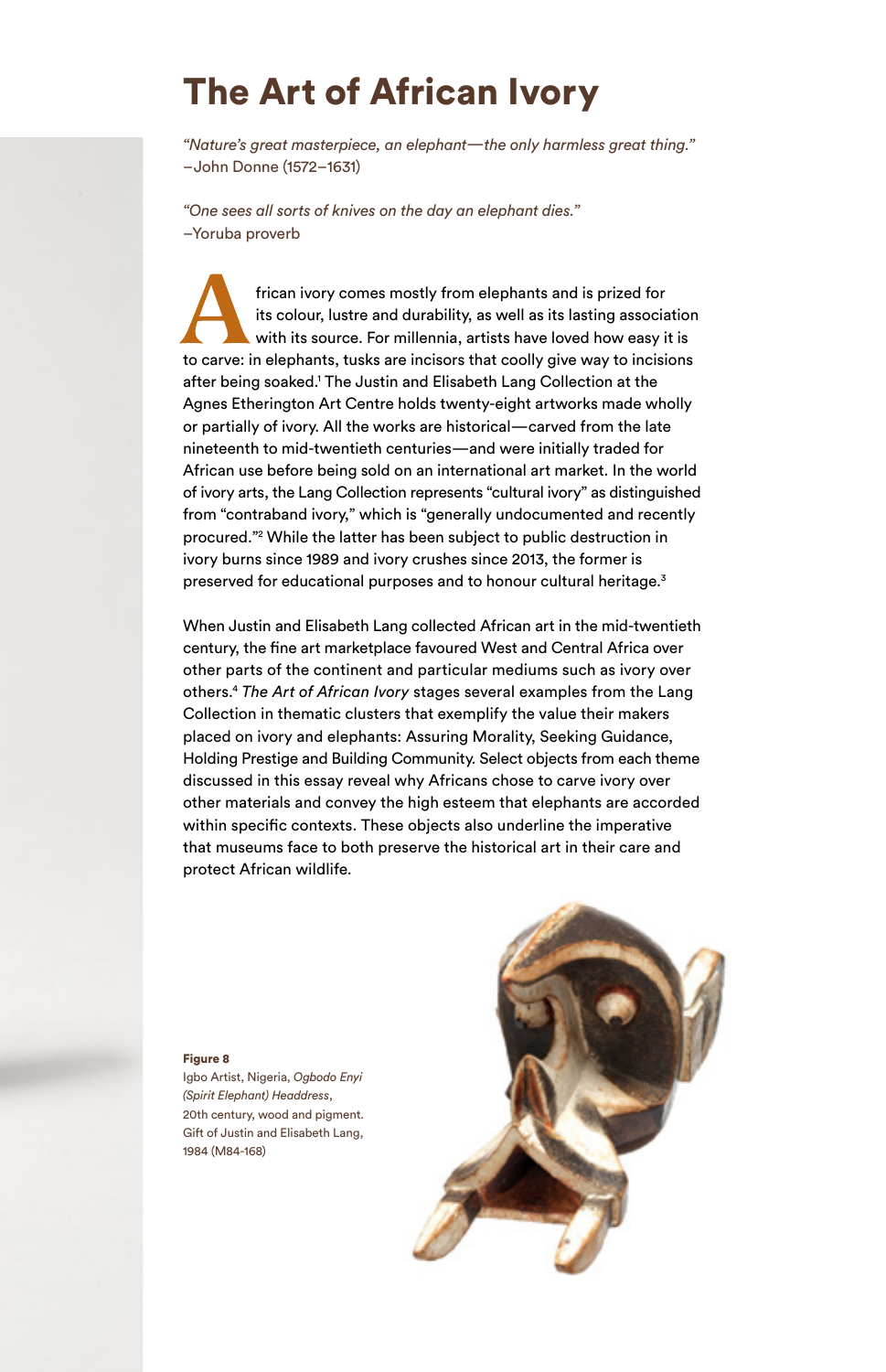Lega Artist, Democratic Republic of the Congo, *Figure*, ivory. Gift of Justin and Elisabeth Lang, 1984 (M84-030)

## Assuring Morality

Moral norms are communicated and safeguarded through cultural practices imparted within social and religious systems that span generations. In the Democratic Republic of the Congo (DRC), Lega men and women have strengthened their communities through initiation into societies that pass on knowledge one grade at a time. These societies, called Bwami associations, are voluntary, and elephants were long prominent within them (today, very few elephants remain in northeastern DRC).<sup>5</sup> Small figurines in ivory or bone (figs. 1–3) were among the prestigious objects exchanged by the highest rank of Bwami members and thus symbolize the most advanced knowledge one can glean. They are infinitely variable in their form and features, and their finish and colour also vary. Figure 1 is particularly attractive with its warm patina, the result of handling over time. Although seemingly simple, each figure embodies multiple complex, esoteric lessons richly conveyed through actions and proverbs. Lega hold that "on ivory, mushrooms do not grow," meaning that bones are durable if not everlasting.<sup>6</sup> Since Bwami exists to ensure that moral lessons remain strong from one generation to the next, elephant ivory is equated with the indestructible essence of Lega lineage.

## Seeking Guidance

Yoruba art from Nigeria is among the best known from Africa, and art is a fundamental part of Yoruba existence. Their rich cosmology holds that before birth we consult with a divine sculptor who shapes our inner and outer beings. In Yoruba lore, the *ori inu*  (inner head) that drives our decisions is conical, and we project our life force upward and outward through its tip. It is thus not surprising that ivory tappers used to consult with *òrìsà* (gods) through Ifa divination rites position the heads of figures at the tip of the tusk (figs. 4–5). The *iroke Ifa* (divination tapper) in figure 4 is an outstanding example. Both figures convey cool composures. The kneeling female evokes fecundity and supplication, while the richly adorned equestrian metaphorically recalls possession trance—another avenue for honouring *òrìsà*—in that *òrìsà* enter us through the head to make us a "horse of the god."7 For Yoruba, ivory conveys the magnificence of elephants. No other being matches their power, a notion conveyed in the saying "The only thing more vast than elephant is the earth" and in the positive traits customarily associated with these animals: endurance, age, wisdom and composure.<sup>8</sup> Ivory is also the same white colour as the caul in which we begin life and thus equated with newness, freshness, coolness and purity.9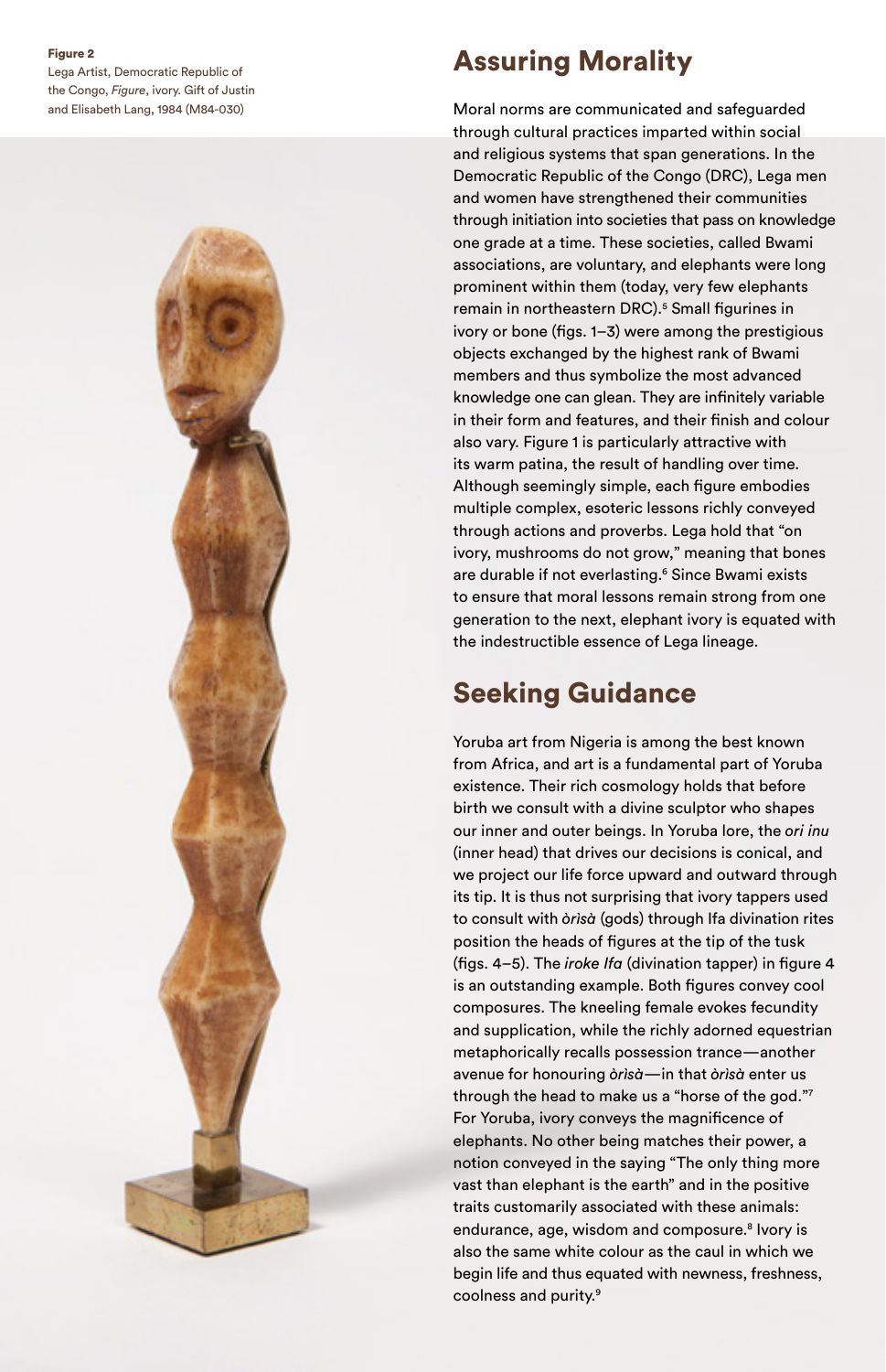## Holding Prestige

Another cluster staged within *The Art of African Ivory* highlights how people across cultures rely on ivory to convey their wealth (figs. 6–7). Most objects were once decorative pendants suspended from the neck by cord or threaded beads. Oils from the skin change the colour of ivory over time. Worn edges of carved features are the by-product of cleaning; Luba people, for instance, would scrub their pendants with water and sand daily. Prized for being cool to the touch and for the contrast of colour when worn, all the pendants from the Lang Collection were made in the Democratic Republic of the Congo. Other prestige objects—a Bamileke pipe from Cameroon, for example—were handheld and belonged to people of high rank and title. Little is known about the beautiful Mende side-blown horn, an oliphant (fig. 6), but objects of this kind were once used in military celebrations and also to announce the arrival of important people or simply entertain guests. When blown, an oliphant has the deep resonance of an elephant trumpeting. The instrument's features evoke multiple sources. It is topped by a representation of a *sowei* helmet mask made for the Sande society (famed for being completely operated by and for females), and the patterned rectangles resemble amulets worn by Sande maskers. The unfurling scroll is intriguing since it imparts cross-cultural borrowing from Europe where it indicates education gained over time, a perfect match for Sande since education is its purpose. The Dallas Museum of Art holds a similar example in which the circular orbs, also seen here, are equated with British symbols of royal power.<sup>10</sup> The Lang oliphant is fascinating for all these reasons.

## Building Community

Across Igbo territory in Nigeria, councils of elders, both male and female, govern communities and embody the symbolic might of elephants. To "take the horn (tusk)" is to achieve a titled rank within councils that make extensive use of elephant parts, from ivory jewellery and trumpets to beads strung from tail hair.<sup>11</sup> Though not made of ivory, masks that represent elephants convey the centrality of these animals within Igbo society. Elephant masks have five distinct regional variations that loosely interpret the animal's features. The Lang Collection includes two *Ogbodo Enyi* (Spirit Elephant) headdresses that differ in form but are among the largest in a hierarchy of four sizes (fig. 8). Danced by males of all ages and sized to fit their bodies, *Ogbodo Enyi* headdresses build community both literally and figuratively. At funerals, they prepare the space for burial rites. During the dry season, they announce that the time has come to clear the marketplace and prepare it for

#### Figure 3

Lega Artist, Democratic Republic of the Congo, *Figure*, ivory and pigment. Gift of Justin and Elisabeth Lang, 1984 (M84-031)

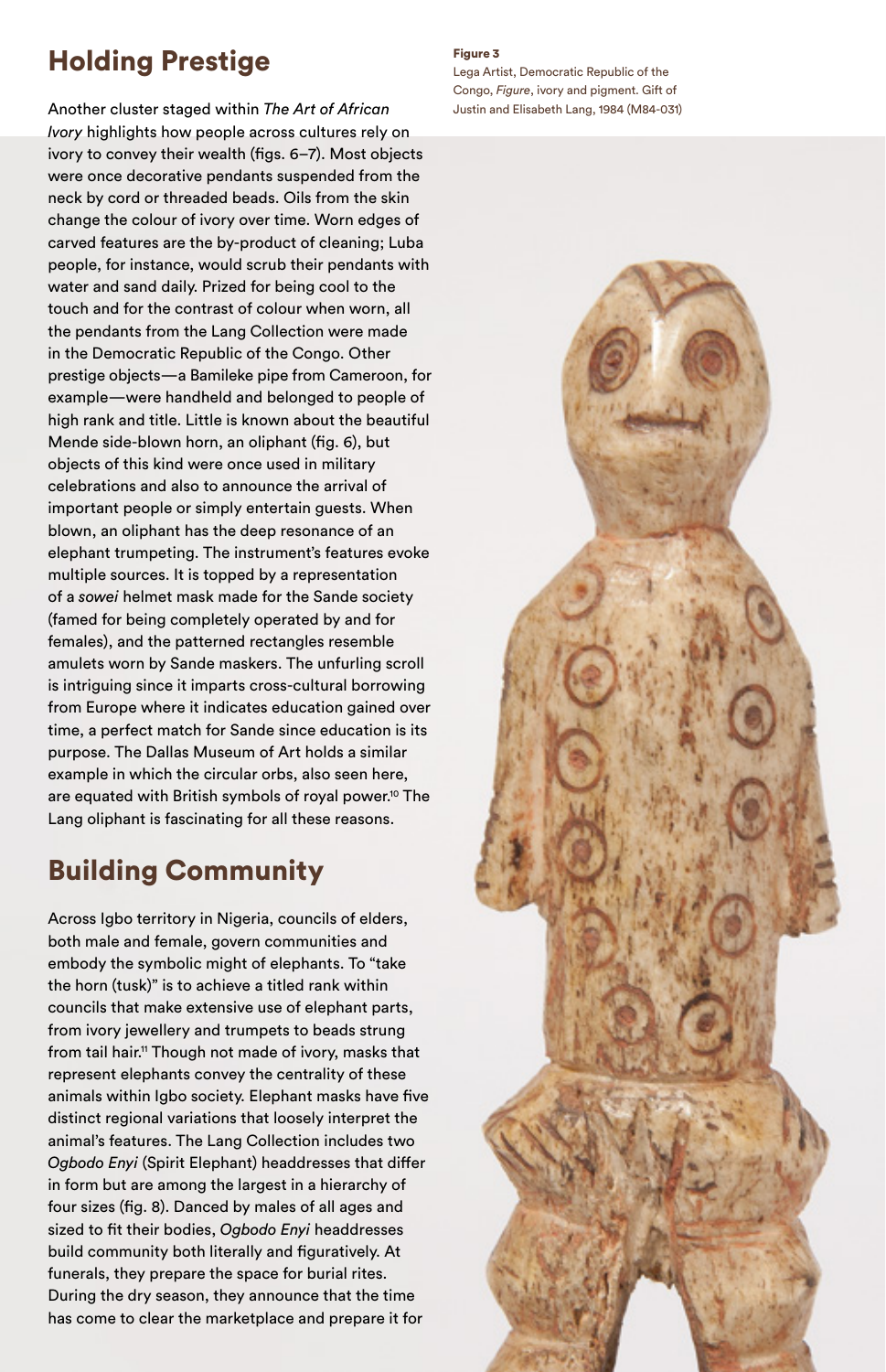

Yoruba Artist, Nigeria, *Iroke Ifa (Divination Tapper)*, ivory. Gift of Justin and Elisabeth Lang, 1984 (M84-435)

business; other communal spaces are also restored. Depending on its tonal pronunciation, the word *enyi* also means "friend," so elephants are friends of those who honour their toughness and endurance.<sup>12</sup>

## Preserving Objects, Protecting Lives

The tusks of elephants have been exported from Africa since ancient times. Indeed, the appetite for ivory in imperial Rome was so enormous that it led to the elephants' extinction in North Africa, then a forested environment. Thereafter, for about a thousand years, Europe had no source of ivory until the Portuguese sailed south along Africa's west coast and established multiple trading posts along the shore.13 Serving as launch sites for the sale of humans into slavery across the Atlantic Ocean, these fortresses also shipped all manner of goods in and out of Africa. Humans, gold and ivory were Africa's primary export from the late fifteenth century until the nineteenth century, and from Europe, Africa imported brass, woollen and cotton cloth, glass, iron, pottery, firearms and gunpowder. Africa's east coast had a similar history: along with ebony, ivory was the commodity that was most desired by Muslim traders, one of whom, writing in the tenth century, described the tusks he sent to India and China.14 Copper, gold and tortoiseshell were also exported in exchange for cloth, beads, brass, porcelain and other luxury goods from across the Indian Ocean. By 1850, weapons and humans were also trafficked. At every stage and in every region of Africa, multiple parties enriched themselves through networks of global commerce. From 1885 until the 1970s, European colonialists regulated the supply of ivory, thereby affecting its trade and use.<sup>15</sup>

In our time, poached ivory is what art historian Sidney Littlefield Kasfir calls "a disturbing echo of those times, a reminder that scarcity incites greed and that power and profit are still to be had by the exploitation of the elephant."<sup>16</sup> These magnificent mammals were once common across much of Africa, but today their numbers and geographic range are starkly diminished.17 Poaching is a problem of great moral weight as elephants are now endangered and on the path towards extinction. The Yoruba proverb cited in the epigraph above is relevant since its meaning is this: extraordinary events prompt extraordinary behaviour.18 African elephants are indeed great things to behold as they are the largest beings that walk the earth and are utterly majestic. Their size, strength and intelligence make them ideal subjects for fables in which humans can claim these traits as their own. Like humans, elephants care for their kind from birth to the grave and show empathy for others. They love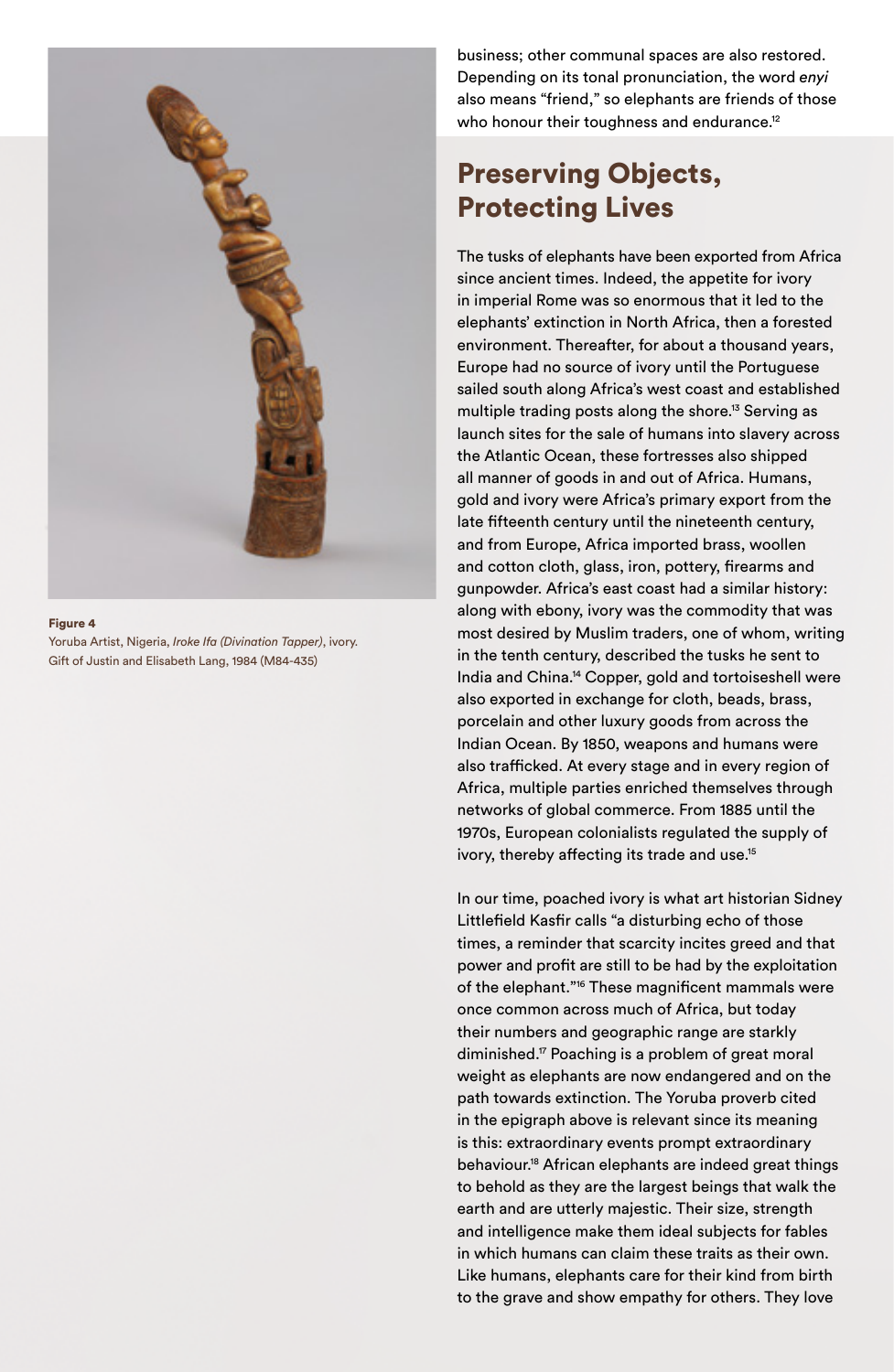Yoruba Artist, Nigeria, *Olori Ikin (Head/Leader of Palm Nuts)*, mid-20th century, ivory. Gift of Justin and Elisabeth Lang, 1984 (M84-278)



play and leisure, but they also work hard and establish social structures. They can learn human languages, have superb memories and mourn beloved friends that have died. Although they can damage crops, by and large the English poet John Donne had it right: elephants are among the most harmless creatures. Regardless, and despite the commonalities we share, African elephants have been killed for hundreds of years because their tusks are a valued commodity internationally.

Today, museums worldwide are home to thousands of ivory objects carved by artists from nearly every continent. These objects are multiple things at once. They are works of art, whether exquisitely carved or roughly hewn, and they are lessons in history both local and global. As the plight of African elephants gains attention and nations respond, museums (and universities) are well placed to influence policy. Establishing historical value is important since traders of illicit ivory objects have developed techniques to make a new object appear old. Museums have an obligation to consider the role of ivory in their collections with the dual aim of preserving historical works and protecting elephants.19 For, as a Yoruba proverb has it, "When an elephant crosses your path, you don't need to inquire, 'Oh, did something just pass by?'" In highlighting exquisitely carved historical ivory objects from the Justin and Elisabeth Lang Collection, *The Art of African Ivory* also raises concern for the fate of the African elephant, "nature's great masterpiece."

#### –Dr. Shannen Hill, Curator

1 Historians make no distinction between bone and teeth in artwork from Africa; both are called "ivory" in material terms.

2 Johnnetta Betsch Cole, "Historical Ivory Arts and the Protection of Contemporary Wildlife," *Curator: The Museum Journal* 61, no. 1 (January 2018): 29.

3 The government of Kenya staged its first ivory burn on 18 July 1989 when it set twelve tons of contraband ivory alight in Nairobi. This burn occurred before CITES listed the African elephant as endangered in 1990. Kenya staged a second ivory burn in early 1992 (Doran Ross, "Epilogue: The Future of Elephants, Real and Imagined," in *Elephant: The Animal and Its Ivory in African Culture*, ed. Doran Ross [Los Angeles: Fowler Museum of Cultural History, 1992], 387). Since then, dozens of nations have staged burns of tons of ivory (Jani Actman, "Does Destroying Ivory Save Elephants? Experts Weigh In," *National Geographic*, 2 August 2017. https://news.nationalgeographic. com/2017/08/wildlife-watch-ivory-crush-elephant-poaching/). The US Department of Fish and Wildlife Services first pulverized six tons of ivory in Denver, Colorado, in 2013, and about one ton of ivory in New York City in 2015. At a similar event in 2017, also in New York City, a Smithsonian curator saved two examples of cultural ivory before they could be crushed (Cole, "Historical Ivory Arts," 30).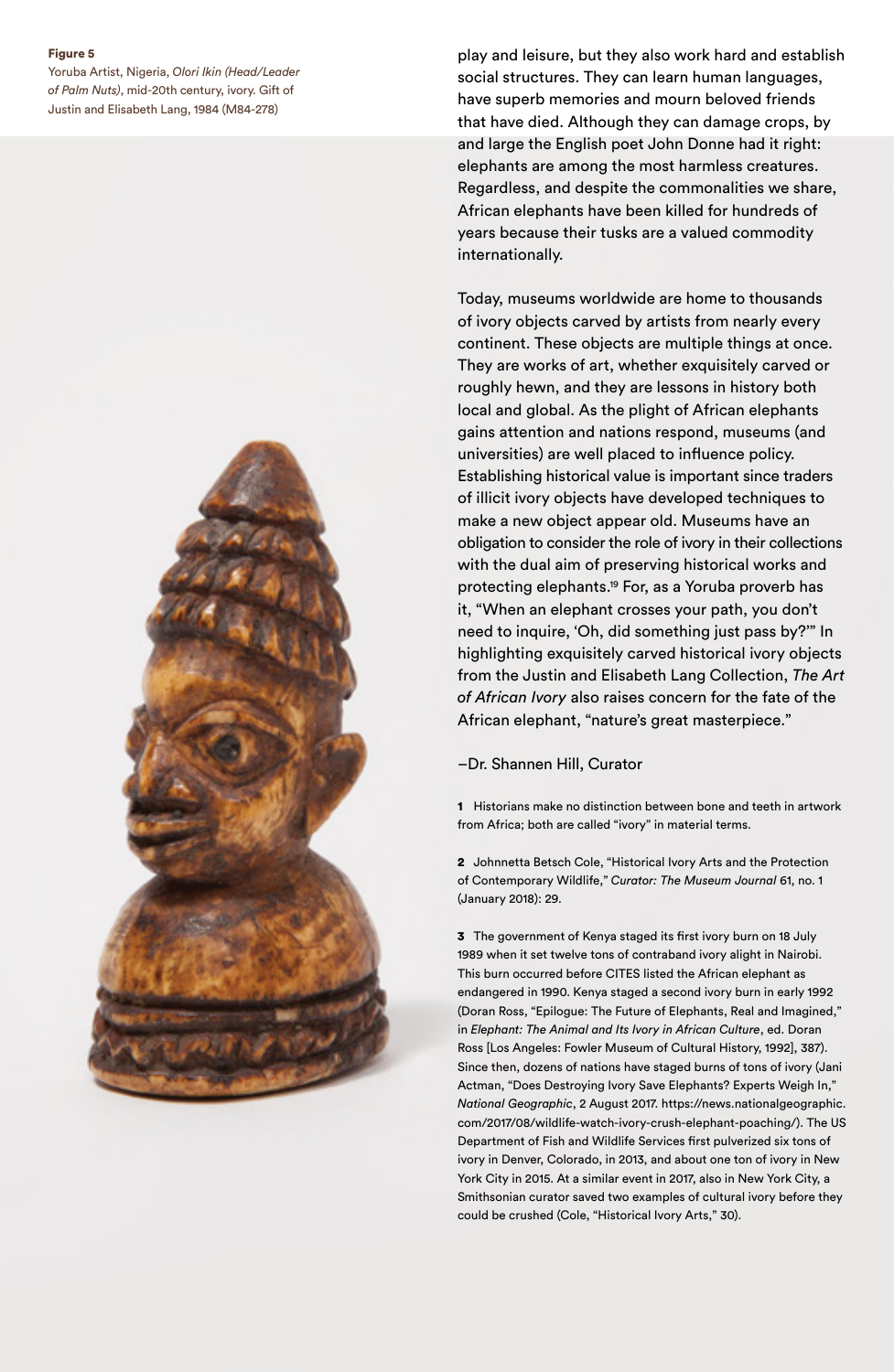

Mende Artist, Sierra Leone or Liberia, *Oliphant*, 19th–20th century, ivory and pigment. Gift of Justin and Elisabeth Lang, 1984 (M84-065)

4 Today, works from all of Africa representing a wide range of materials and practices are collected internationally. In addition to modern and contemporary art by artists in and of Africa, important collections of historical African art on the continent are also analyzed and historicized. For instance, see Sylvester Okwunodu Ogbechie, *Making History: African Collectors and the Canon of African Art* (Milan, Italy: 5 Continents Editions, 2011).

5 Lega hunters traditionally trapped elephants in large holes and sold all parts (Elisabeth Cameron, "The Stampeding of Elephants: Elephant Imprints on Lega Thought," in *Elephant: The Animal and Its Ivory in African Culture*, ed. Doran Ross [Los Angeles: Fowler Museum of Cultural History, 1992], 295). Once Muslim traders introduced firearms to this region in the mid-nineteenth century, the elephant population began to drop dramatically.

6 Ibid, 302.

7 Henry J. Drewal, "Image and Indeterminacy: Elephants and Ivory Among the Yoruba," in *Elephant: The Animal and Its Ivory in African Culture*, ed. Doran Ross (Los Angeles: Fowler Museum of Cultural History, 1992), 194.

- 8 Ibid, 191.
- 9 Ibid, 195.

10 "Side-blown horn," Dallas Museum of Art, accessed 11 January 2018. https://collections.dma.org/artwork/4148776.

11 Herbert M. Cole, "The Igbo: Prestige Ivory and Elephant Spirit Power," in *Elephant: The Animal and Its Ivory in African Culture*, ed. Doran Ross (Los Angeles: Fowler Museum of Cultural History, 1992), 213.

13 Doran Ross, "Imagining Elephants: An Overview," in *Elephant: The Animal and Its Ivory in African Culture*, ed. Doran Ross (Los Angeles: Fowler Museum of Cultural History, 1992), 7.

14 Sidney Littlefield Kasfir, "Ivory from Zariba Country to the Land of Zinj," in *Elephant: The Animal and Its Ivory in African Culture*, ed. Doran Ross (Los Angeles: Fowler Museum of Cultural History, 1992), 309.

15 European nations divided and claimed Africa at the Berlin Conference of November 1884–February 1885. By the mid-1970s, most Africans had won independence and formed nations. Portions of South Africa became British protectorates in the late nineteenth century and only shed this status in 1994.

#### 16 Ibid, 326.

17 A recent census conducted by three partners—Elephants Without Borders (a Botswana-based NGO), Save the Elephants and the African Elephant Specialist Group (both in Kenya)—found that only 352,271 savannah elephants are left in 93 per cent of the species' range. Forest elephants were not included in the study since surveyors used planes and the animals are nearly impossible to count from the air. A 2012 ground census confirmed that forest elephants, too, are under great threat. Paul Steyn, "African Elephant Numbers Plummet 30 Percent, Landmark Survey Finds," *National Geographic*, 31 August 2016. www.news.nationalgeographic.com.

18 Oyekan Owomoyela, *Yoruba Proverbs* (Lincoln: University of Nebraska Press, 2005), 497.

19 The January 2018 issue of *Curator: The Museum Journal* (a free online publication from Wiley Periodicals) is dedicated to this matter (vol. 61, no. 1). See https://onlinelibrary.wiley.com/toc/21516952/61/1.